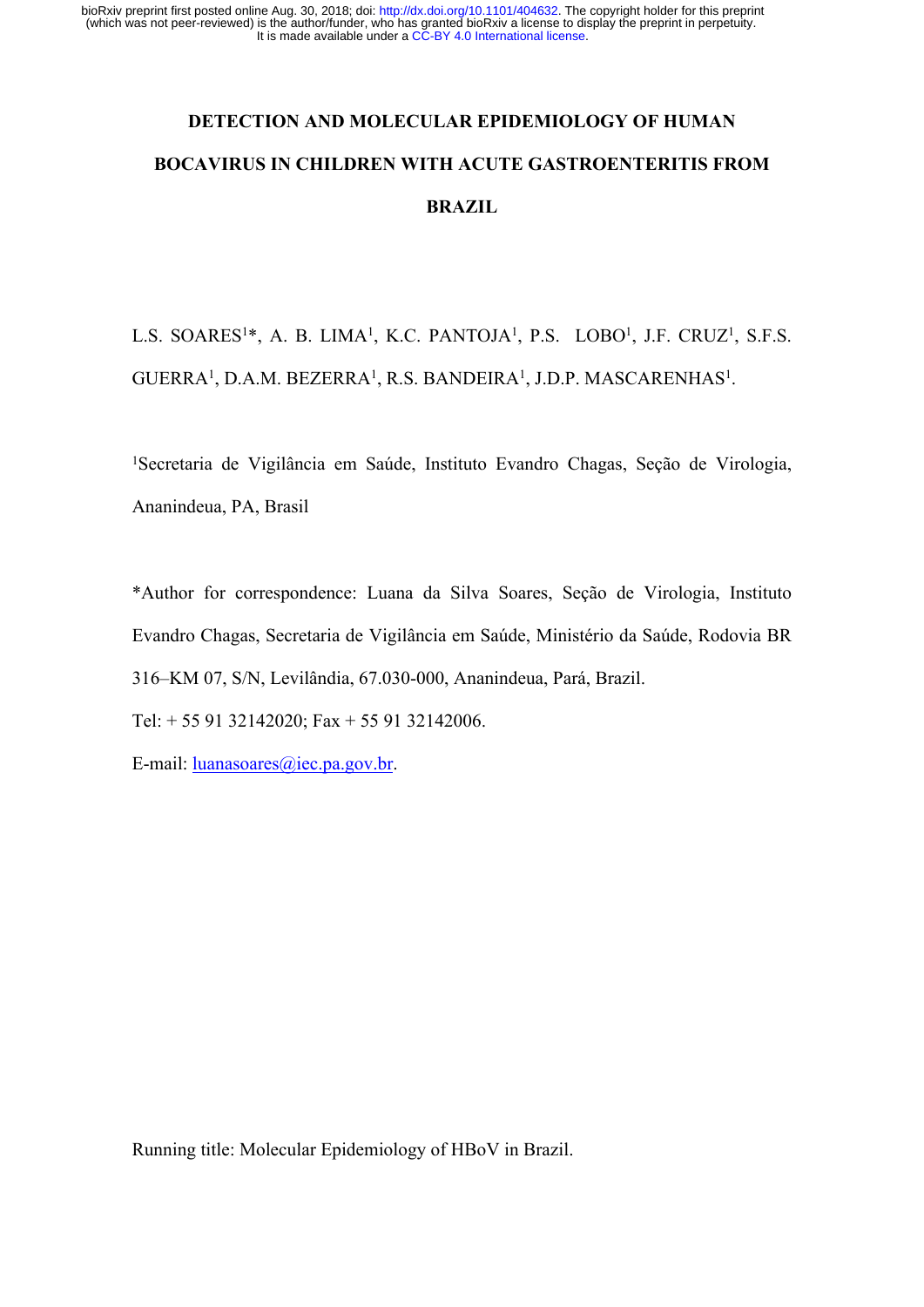## **SUMMARY**

Human Bocavirus (HBoV) is a recently discovered virus and was first detected in the nasopharyngeal aspirate samples and after in stool samples, suggesting that HBoV may be a causative agent for human enteric infections. Due to absence of treatment options, there is a need to understand the disease-causing mechanism of these viruses. The aim of this was to demonstrate the prevalence of HBoV from children less than 10 years with acute gastroenteritis in Brazil, during November 2011 to November 2012. Stool samples from hospitalized children  $\leq 10$  years who presented symptoms of acute gastroenteritis were analyzed for the presence of HBoV DNA by nested-PCR. HBoVpositivity was detected in 24.0% (54/225) of samples. Two peaks of HBoV detection were observed, during November 2011 and July to September 2012. Co-infections between HBoV and rotavirus A were identified in 50.0% (27/54) of specimens. Phylogenetic analysis identified the presence of HBoV-1 (94.8%), HBoV-2 (2.6%) and HBoV-3 (2.6%) species, with only minor variations among them. Further investigations are necessary to improve the knowledge on the role of HBoV in gastrointestinal infections.

Key words: Human bocavirus, children, acute gastroenteritis.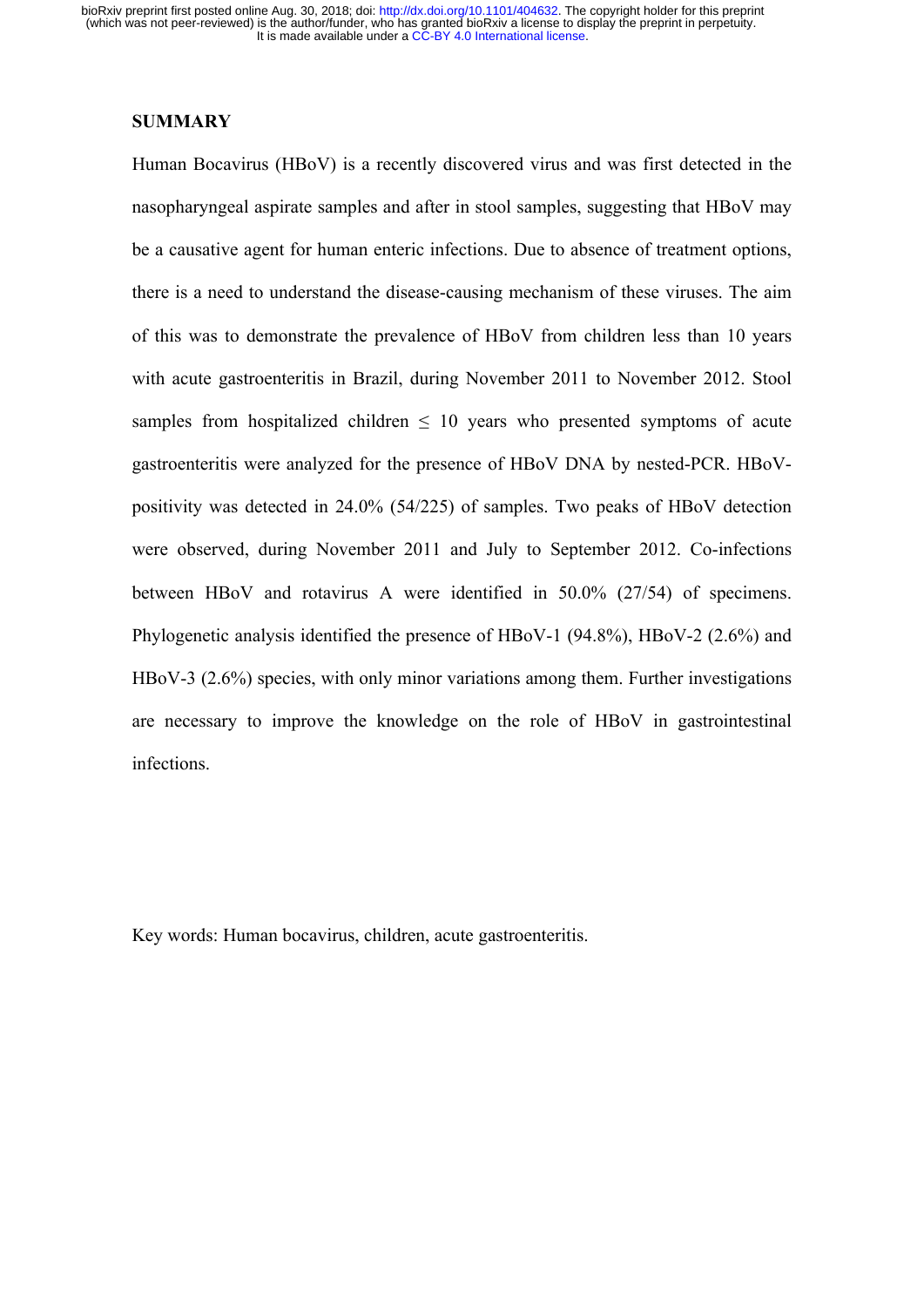# **INTRODUCTION**

Globally, diarrhoeal disease in 2015 were responsible for 499 000 deaths of children aged < 5 years (1). Several pathogens are associated with acute gastroenteritis (AGE), however ~40% of cases remain of unknown etiology (2). Human Bocavirus (HBoV) is a recently discovered virus and was first detected in the nasopharyngeal aspirate samples and after in stool samples, suggesting that HBoV may be a causative agent for human enteric infections (3–5).

HBoV belongs to *Parvoviridae* family, *Parvovirinae* subfamily, *Bocaparvovirus* genus (6). This parvovirus is a small single stranded DNA virus with a diameter of 18–26 nanometers and contains a non-enveloped icosahedral capsid (7). The genome of HBoV consists of three ORFs that encode two non structural proteins (NS1 and NP1) and two structural proteins (VP1 and VP2) (7,8). Based on genetic variability of VP1 region, HBoV are divided into 4 species: HBoV1 - HBoV4. Several groups have detected HBoV1 in respiratory tract infections, while HBoV2, 3 and 4 were reported in fecal samples (9,10).

The role of HBoV in respiratory disease and acute gastroenteritis remains unclear. It is believed that HBoV can persist for a longer period in respiratory tract mucosa, reaches the bloodstream or ingestion and migrates to gastrointestinal tract, where it may generate a new infection or be excreted in an asymptomatic way (11). However, there are increasing reports on HBoV detection in fecal specimens from patients with acute diarrhoea, particularly in children (12–14).

HBoV have been detected mostly in respiratory tract secretions and stool, however the viruses have been found in serum and cerebrospinal fluid causing viremia (15,16). Likewise, several studies have reported HBoV in sewage and river water (17– 19).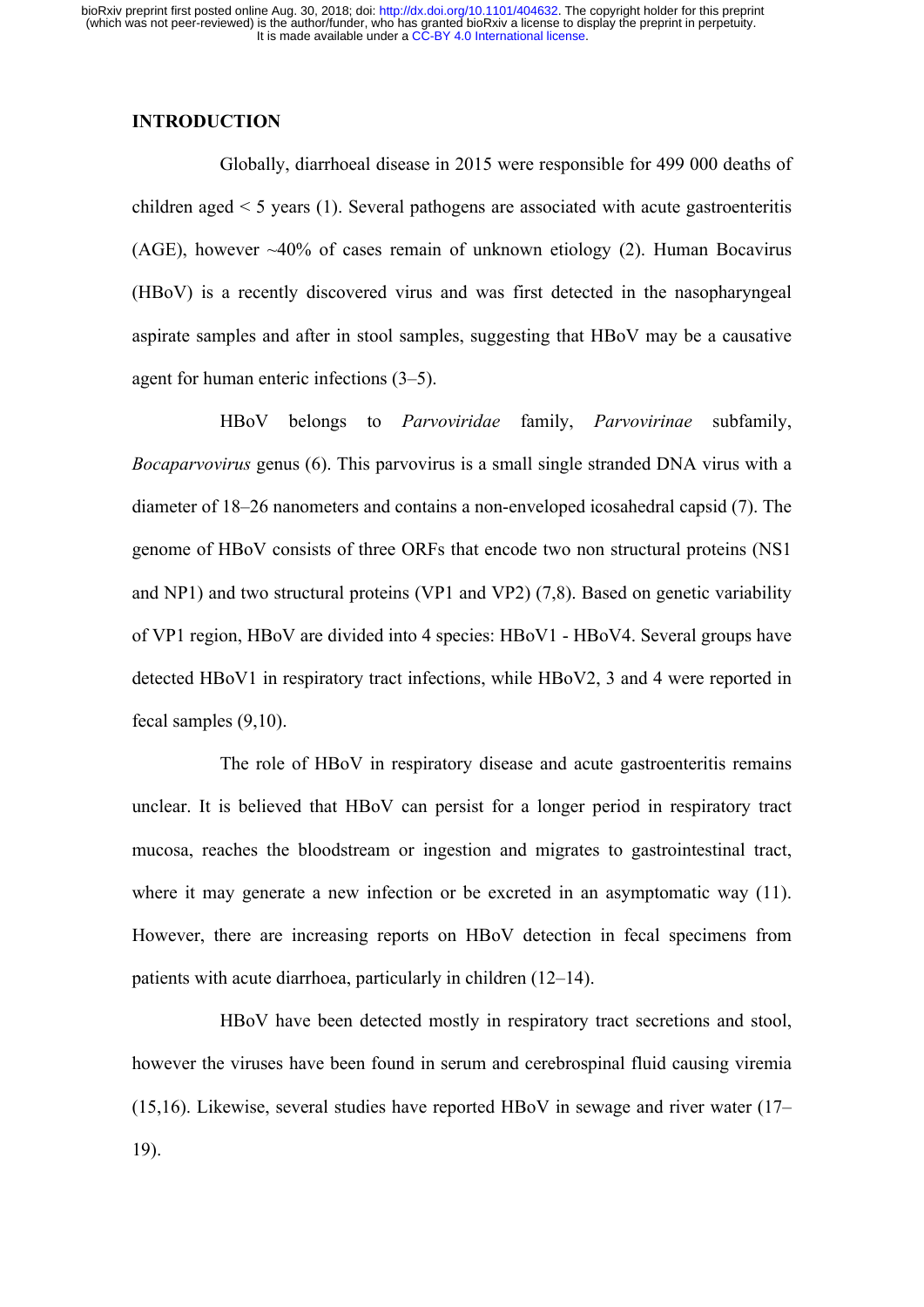Since the first HBoV detection, several studies reported its association with respiratory and gastrointestinal infections, mostly in young children (12,20,21). Nevertheless, the significance of this virus as a causative agent in human infections remains unknown, due to high prevalence of co-infection with other viruses in symptomatic patients as well as to frequent detection of HBoV in asymptomatic individuals. A recent systematic review suggests that even though HBoVs are often considered bystanders in acute gastroenteritis course, HBoV-2 infection may increase the risk for this disease (5,10,22).

Several studies have reported HBoV associated with respiratory and gastrointestinal tract infections as single pathogens, causing severe disease (21–23). Due to absence of treatment options, there is a need to understand the disease-causing mechanism of these viruses

(10) have reported that HBoV prevalence was similar between subjects with or not gastrointestinal symptoms. HBoV has also been found to co-infect humans with other enteric viruses. A study conducted in Pakistan has related a frequency of 98% involved co-infection between HBoV and rotavirus from children with AGE (24). In Brazil in an investigation that also enrolled diarrheic children have described HBoV coinfection with norovirus, adenovirus and rotavirus in 19%, 3% and 3% of patients, respectively (12).

The aim of this was to demonstrate the prevalence of HBoV from children less than 10 years with AGE in Brazil, from November 2011 to November 2012, to report co-infection with rotavirus A (RVA) and to describe HBoV species.

#### **METHODS**

#### **Ethics Statement**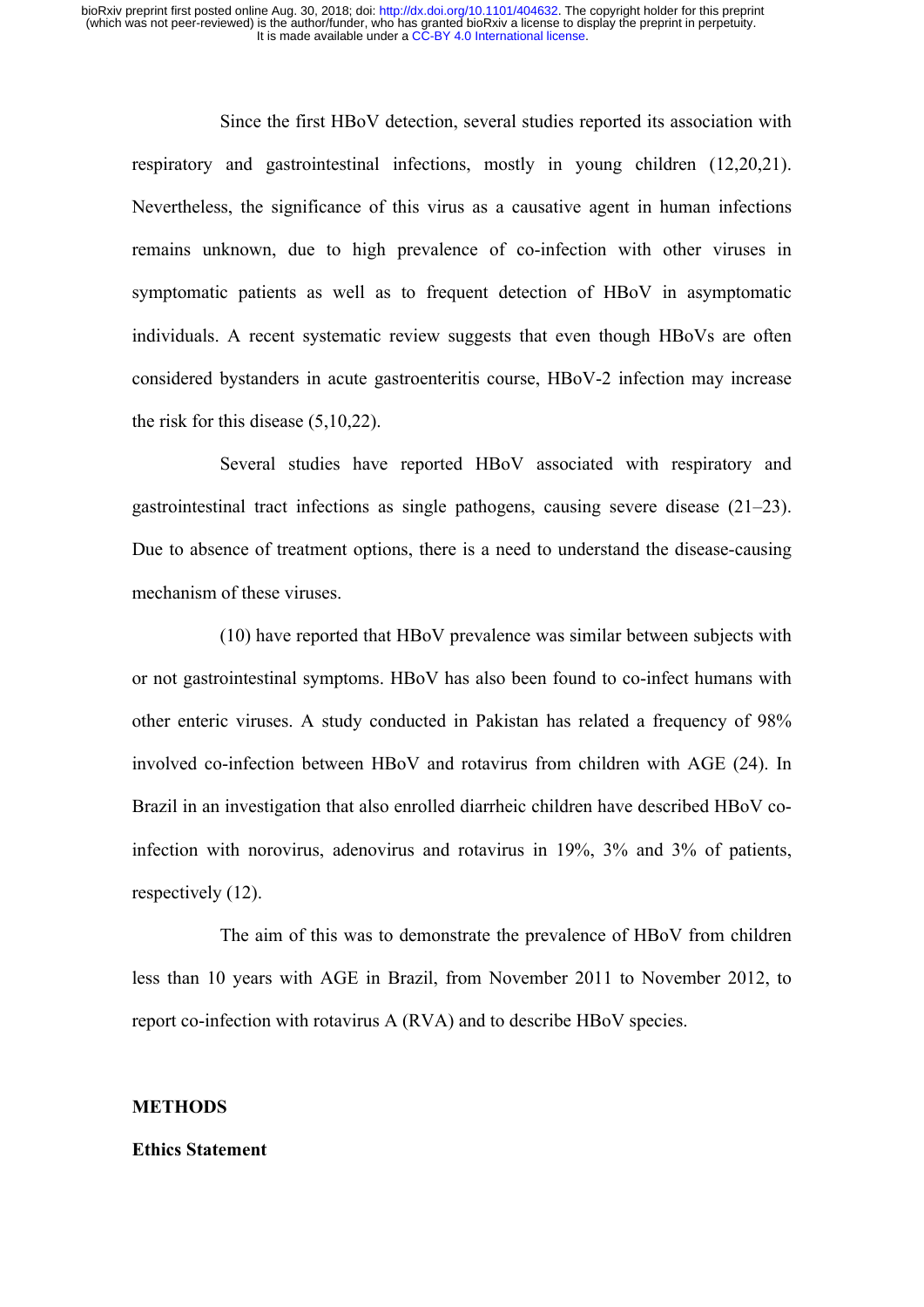This study was approved by Evandro Chagas Institute's Human Research Ethics Committee, protocol number 414.389, in accordance with National Health Council's Resolution 466/2012. The authors ensure that all procedures contributing to this work comply with the ethical standards of the relevant national and institutional committees on human experimentation and with the Helsinki Declaration of 1975, as revised in 2008.

#### **Clinical Specimens**

Samples from this study were collected from hospitalized children  $\leq 10$ years who presented symptoms of AGE and were selected from four states in Northern region of Brazil. During November 2011 to November 2012 a total of 541 fecal samples was collected and an aliquot of each sample was stored at  $-20^{\circ}$ C and transported to Evandro Chagas Institute, a Brazilian Ministry of Health's National Rotavirus Reference Laboratory. Acute diarrhoea was defined as the presence of three or more liquid and semi-liquid stools in a 24-hr period for up to 14 days. For the present study, it was selected 225 samples for HBoV testing, considering a 95% confidence level and a sampling error of 5%.

# **Detection of RVA**

Fecal samples were screened for the presence of RVA by a commercially available enzyme-linked immunosorbent (ELISA) assay according to the manufacturer's instructions (*Ridascreen* kit, R-Biopharm®, Darmstadt, Germany).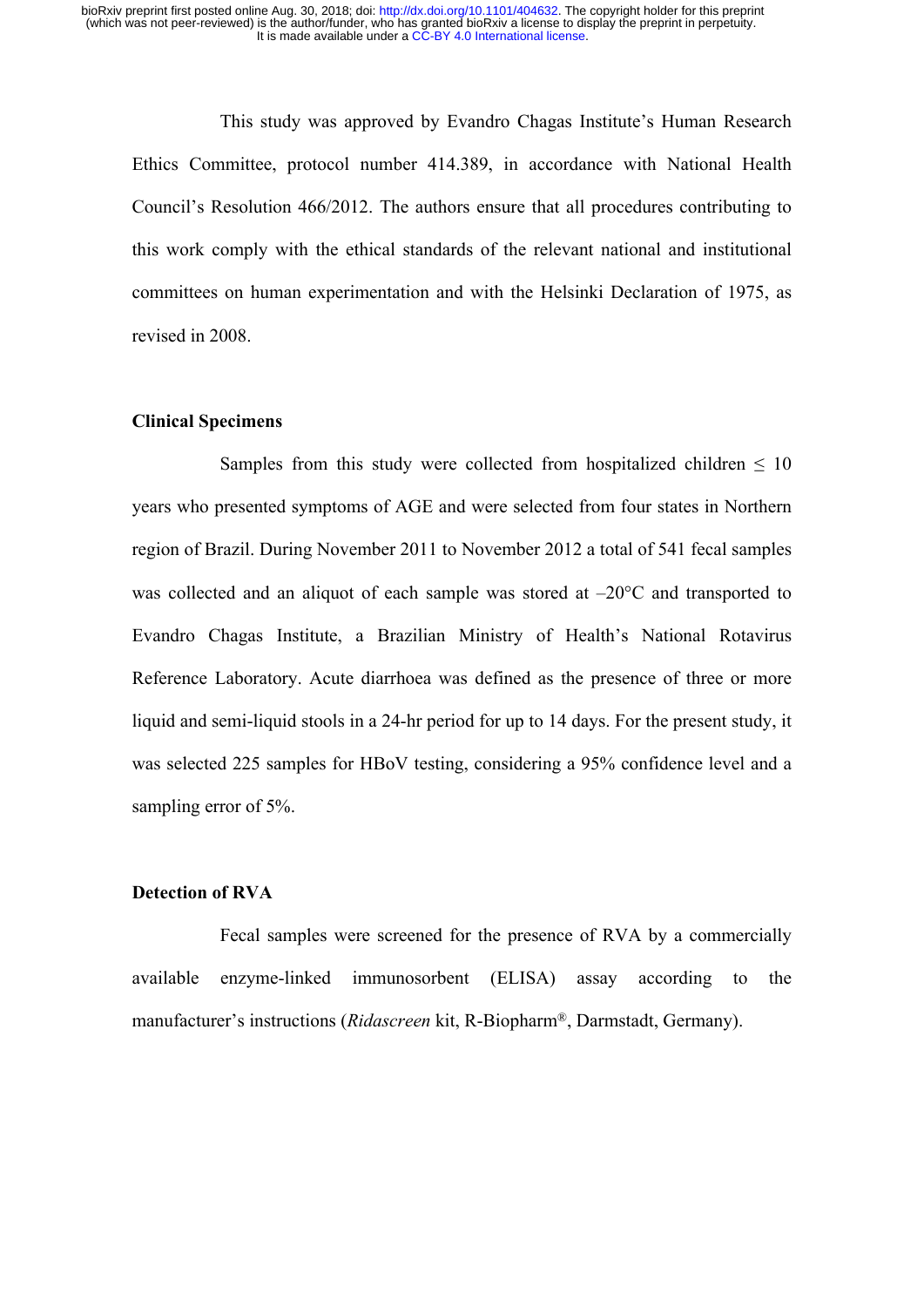### **HBoV Screening and DNA Extraction**

Viral genome was extracted from 10% fecal suspensions using guanidinium isothiocyanate-silica method (25). Posteriorly, samples were subjected to nested-PCR targeting the partial region of VP1 gene. The first-round of the nested-PCR was carried out using the AK-VP-F1 and AK-VP-R1 primers set, and the second round using the AK-VP-F2 and AK-VP-R2, as described previously (26).

### **Nucleotide Sequencing and Phylogenetic Analysis**

Sequencing of the PCR amplicons HBoV strains were performed using the same primers as those used in the second-round of the nested-PCR and carried out with a Big Dye Terminator cycle sequencing kit v 3.1 (Applied Biosystems, Foster City, CA). Electrophoresis was performed on the ABI Prism 3130xl automatic sequencer (Applied Biosystems) and the sequences obtained were aligned and edited using the BioEdit Sequence Alignment Editor program (v. 7.0.5.2). Neighbor-joining method was used to perform the phylogenetic analysis, in which distance was calculated from aligned sequences (27). Dendrograms were constructed using MEGA program v.5.0.1, and bootstrap analysis was performed using 2,000 replicas. Partial nucleotide sequences from this study were deposited in the GenBank database (http://www.ncbi.nlm.nih.gov), under the following access number: MH003642-MH003679.

# **Statistical Analysis**

HBoV frequencies and genotypes description were calculated using Microsoft Excel software. Comparisons of HBoV infection rates in distinct groups were performed using chi-square test  $(\chi^2)$  through BioEstat 5.0 with statistical significance established of P values <0.05 (28).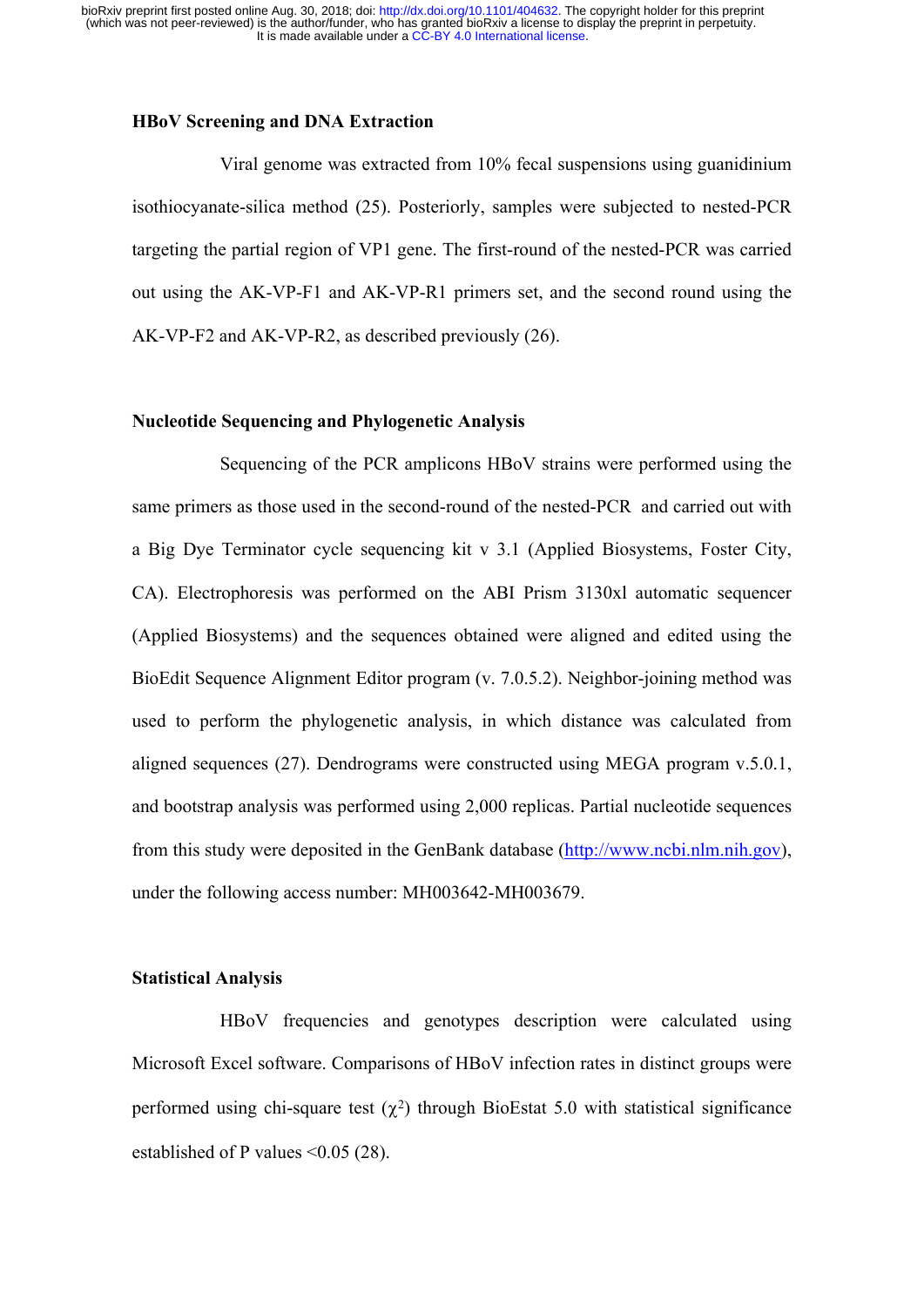#### **RESULTS**

From November 2011 to November 2012 an overall HBoV-positivity was detected in 24.0% (54/225, range 0-50%) of hospitalized children  $\leq$  10 years using Nested-PCR. Figure 1 show the monthly frequencies of HBoV detection, with two peaks, where HBoV rates were over 30%, November 2011 and July to September 2012. Samples were tested for RVA which is the most important viral agent associated with acute gastroenteritis. RVA detection was 40.9% (92/225) and it was observed coinfection between HBoV and RVA in 50.0% (27/54) of samples with median age of 17 months (data not shown).

General characteristics of HBoV-positive cases are summarized in Table I. The median age of children with HBoV was 16 months, with higher HBoV positivity (66.6%, 36/54) was observed among children aged 7–24 months. With respect to gender, 59.2% (32/54) of infected children were male. No statistically significant differences  $(P>0.5)$  were seen when comparing age groups and genders.

Phylogenetic analysis of partial region of VP1 genes were performed in 38 (70.3%) HBoV positive samples, showing that HBoV1 were identified in 94.8% of samples (n=36), while one isolate each belonged to HBoV-2 and HBoV-3 genotypes, respectively. All HBoV1 strains shared 97–100% and 93.1-100% nucleotide (nt) and amino acid (aa) similarities among themselves, respectively. When compared with another isolates nt and aa similarities ranged from 95.8–100% and 93.2–100%, respectively. With regards HBoV2 and HBoV3 strains showed nt similarities ranged from 93.3–98.6% and 97.1–98.2% with prototype strains, respectively (Figure 2).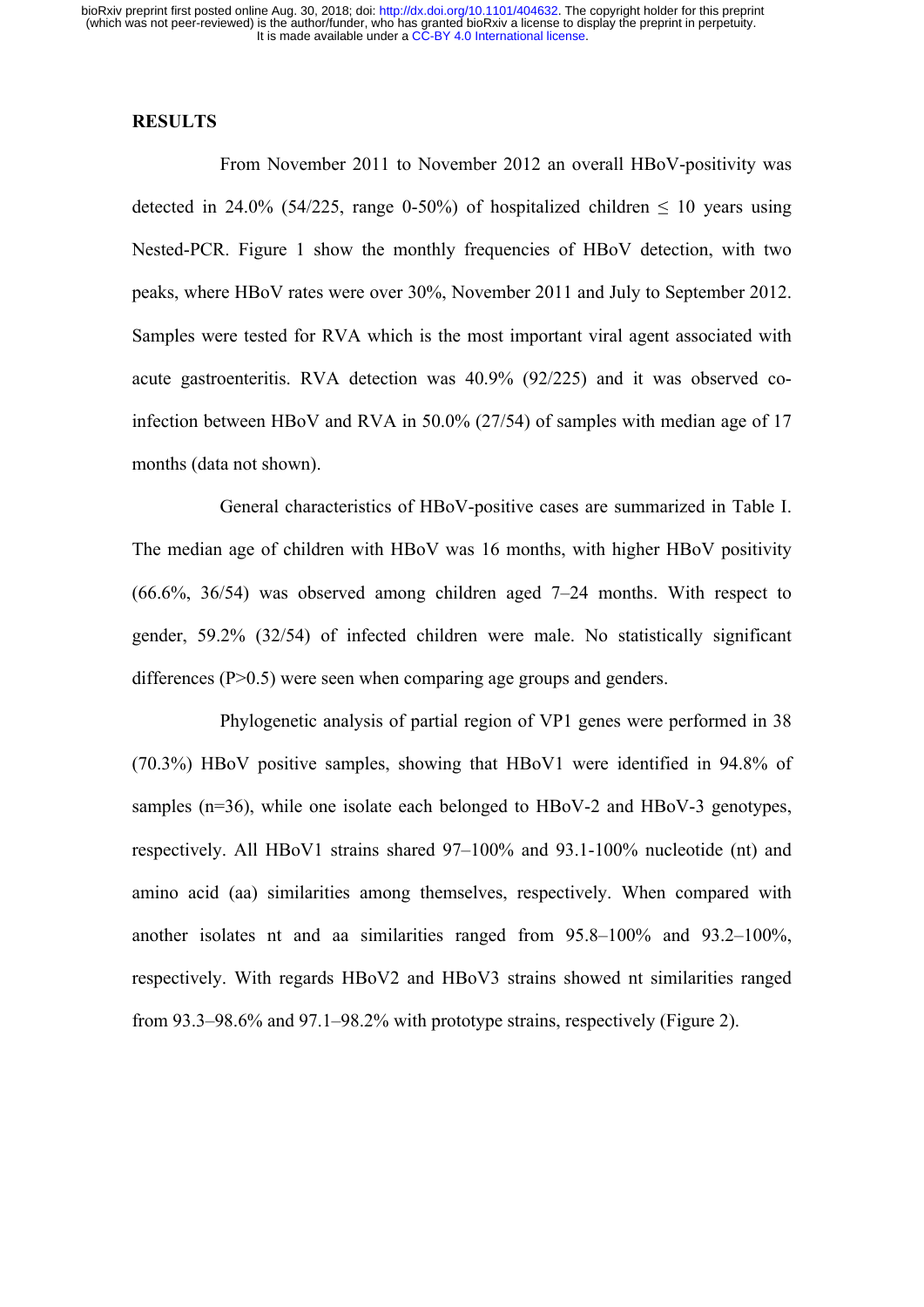#### **DISCUSSION**

This study reports HBoV detection among pediatric patients with acute gastroenteritis from Brazil, is demonstrated the prevalence of HBoV and describe its dominant species. HBoV was detected in 24.0% of patients. Presents findings were higher than most of the previously reported in Brazil, including a survey with HIVseropositive children hospitalized with acute diarrhoea, in which HBoV overall positivity rate was 14% (4,29–31).

HBoV and RVA co-infection is usually related. In the current study, this condition was observed in 50% of samples tested, a number comparable to the obtained for HBoV and diverse gastroenteritis viruses in an investigation performed in West China, between 2012 and 2013, in which the overall rate of co-detection was equivalent to 43,3% (23). In Pakistani children, 98% of HBoV-positive samples also tested positive to RVA, a higher number than observed in the present results. It is important to notice that RVA vaccine is not included in vaccination program in Pakistan, and this may be an important contributing factor to the high prevalence of RVA among infants from that population (24). On the other hand, in Brazil, where the immunization program includes RVA vaccine, HBoV and RVA association was also found, but the major co-infection rate was noted between HBoV and noroviruses (12).

As the co-infection data were limited to RVA in the present investigation, since it was the only viral agent tested other than HBoV, it was not possible to determine the relation of HBoV with other acute gastroenteritis causative virus. Another limitation consists in the absence of enough clinical data regarding to HBoV mono- and co-infections. Hence, it was not possible to stablish if there were significant differences in disease severity between these groups.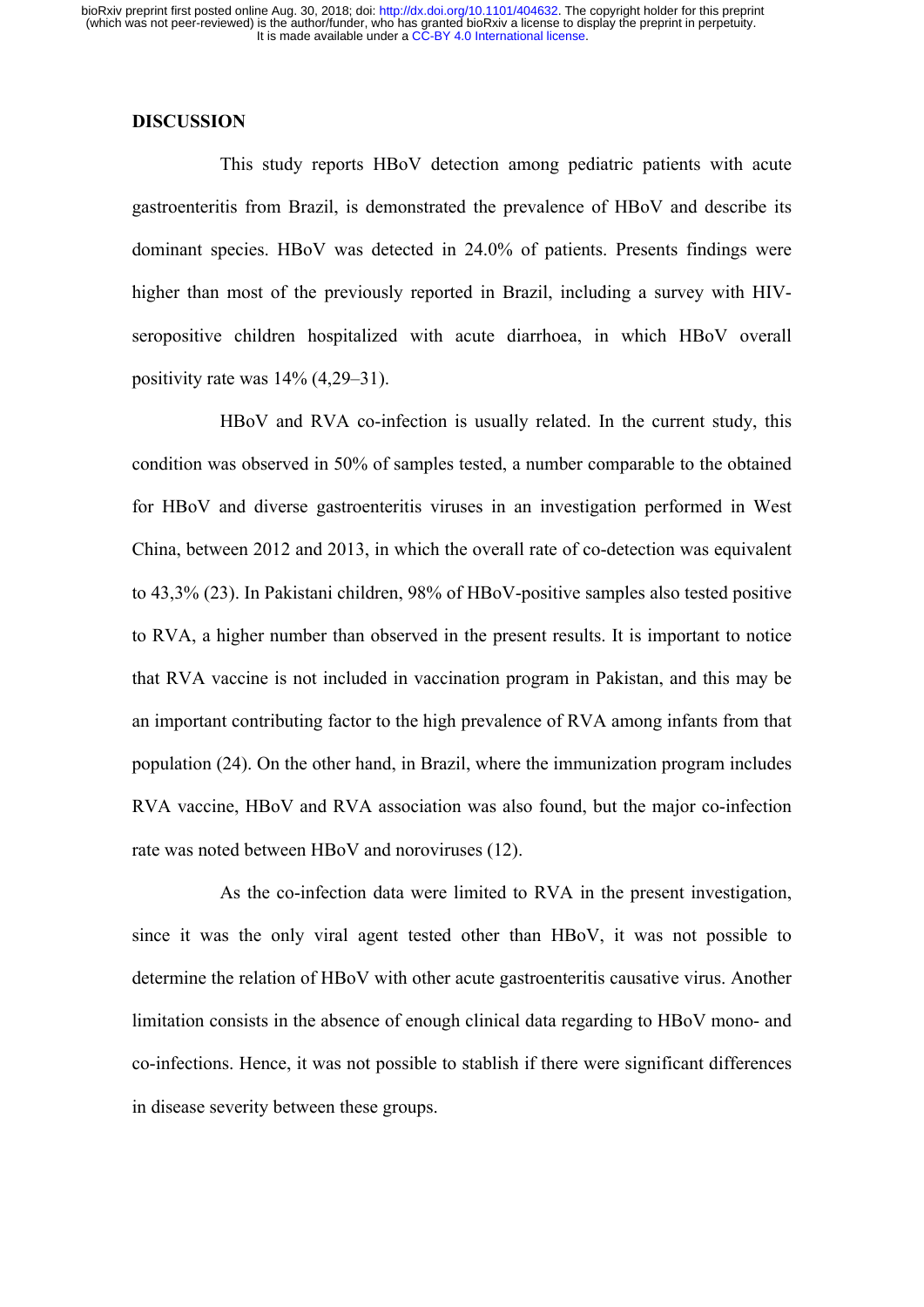Despite HBoV-2, -3 and -4 are most associated with AGE symptoms while HBoV-1 is most related to respiratory tract diseases (Padhye et al., 2016), we identified a higher presence of HBoV-1 among HBoV-positive stool samples compared to the remaining species. Similar results were observed in Chile, where HBoV-1 was found in 14,1% of the HBoV-positive fecal specimens, between 1985 to 2010, and in other countries such as India, Thailand, Pakistan, South Korea and Australia (14,24,32–35).

An investigation performed at the same period (year of 2012) in Bahia state, Northeast Brazil, revealed, however, that 70% of HBoV-positive sequenced samples were correspondent to specie 2 (subtype 2A), while only 30% were related to HBoV-1 (12). In Southeast Brazil, a preview study has shown that 20.8% of a diarrheic group was characterized as HBoV-2, whereas 1.2% corresponded to HBoV-1 (29).

There is a current lack of data regarding to HBoV infection in Northern region of Brazil. Thus, it is difficult to compare the obtained results with other investigations about HBoV in this population and, likewise, to stablish the aspects of HBoV infection in this region. Therefore, based on the different species profile observed between distinct Brazilian regions, it is necessary to understand which peculiar characteristics from each location stimulate the propagation of diverse types of HBoV in several time spaces. Some factors as climate changes, economy and immunological situation of individuals are thought to be probable determinants of the observed particularities (36).

According to (37) the prevalence of HBoV species may fluctuate over the years, however, it was not possible to determine if the higher detection rate of HBoV-1 in Brazil was due to this factor, as only one year was evaluated on the present investigation.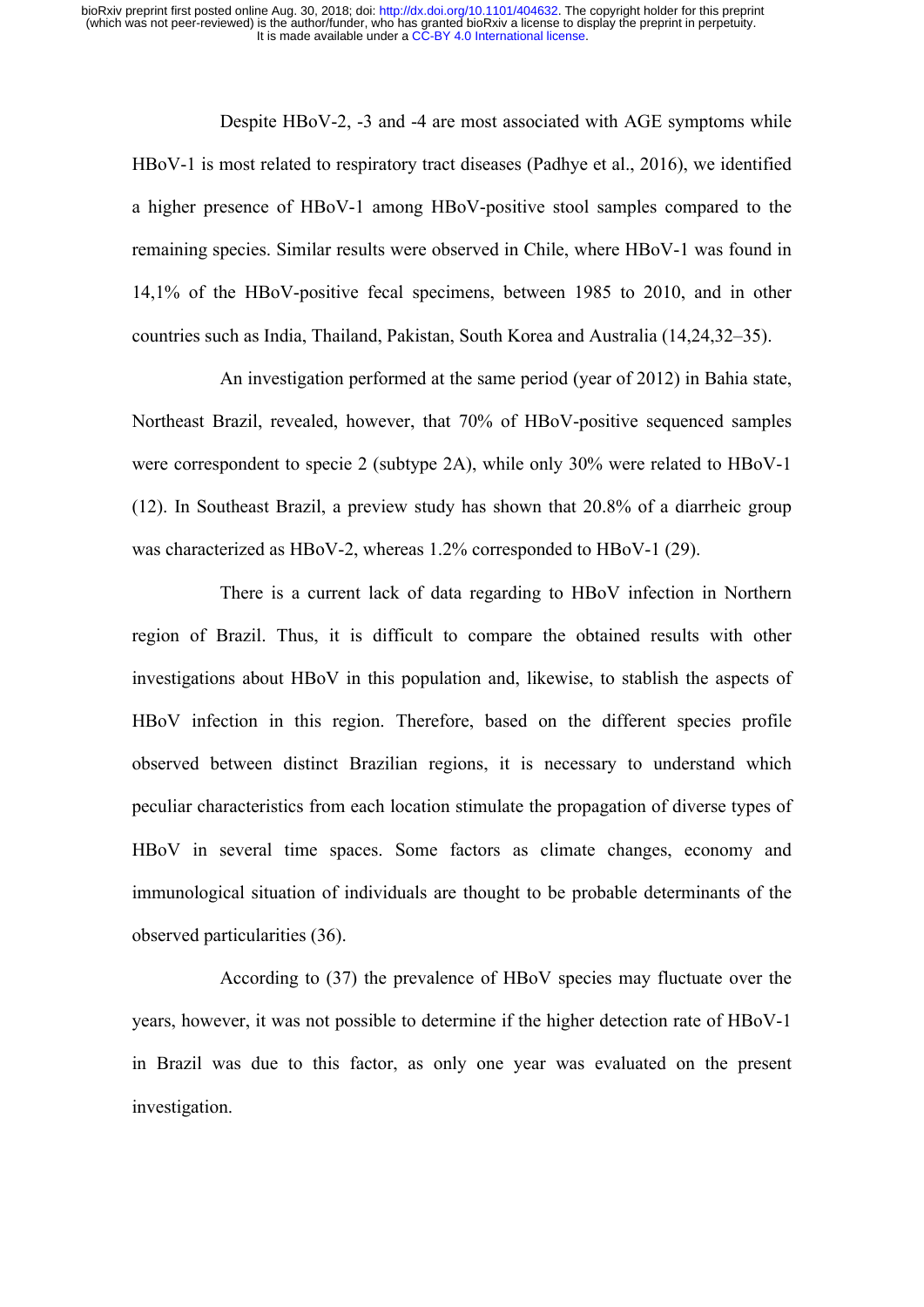Further investigations are necessary to improve the knowledge on the role of HBoV in gastrointestinal infections. Once HBoV was found with and without association to RVA, new data are important to understand the possible role of this virus in acute gastroenteritis.

# **ACKNOWLEDGEMENTS**

The authors would like to acknowledge the staff of State Central Laboratories (LACENs) and the technical assistance given by the laboratory personnel at the Seção de Virologia of the Instituto Evandro Chagas. The authors are also thankful to the children/mothers who agreed to participate in this study as volunteers and permitted the analysis of their relevant biological material.

## **AUTHOR'S CONTRIBUTION**

ABFL, KCP, JFC: performed the experiments. PSL, SFSG, DAMB, RSB: carried out molecular and the phylogenetic analyses. LSS, ABFL: analysed, interpreted data and drafted the manuscript. LSS, JDPM: provided critical review of manuscript. All authors read and approved the final manuscript.

## **FINANCIAL SUPPORT**

This research received no specific grant from any funding agency, commercial or not-for-profit sectors.

## **CONFLICT OF INTEREST**

None.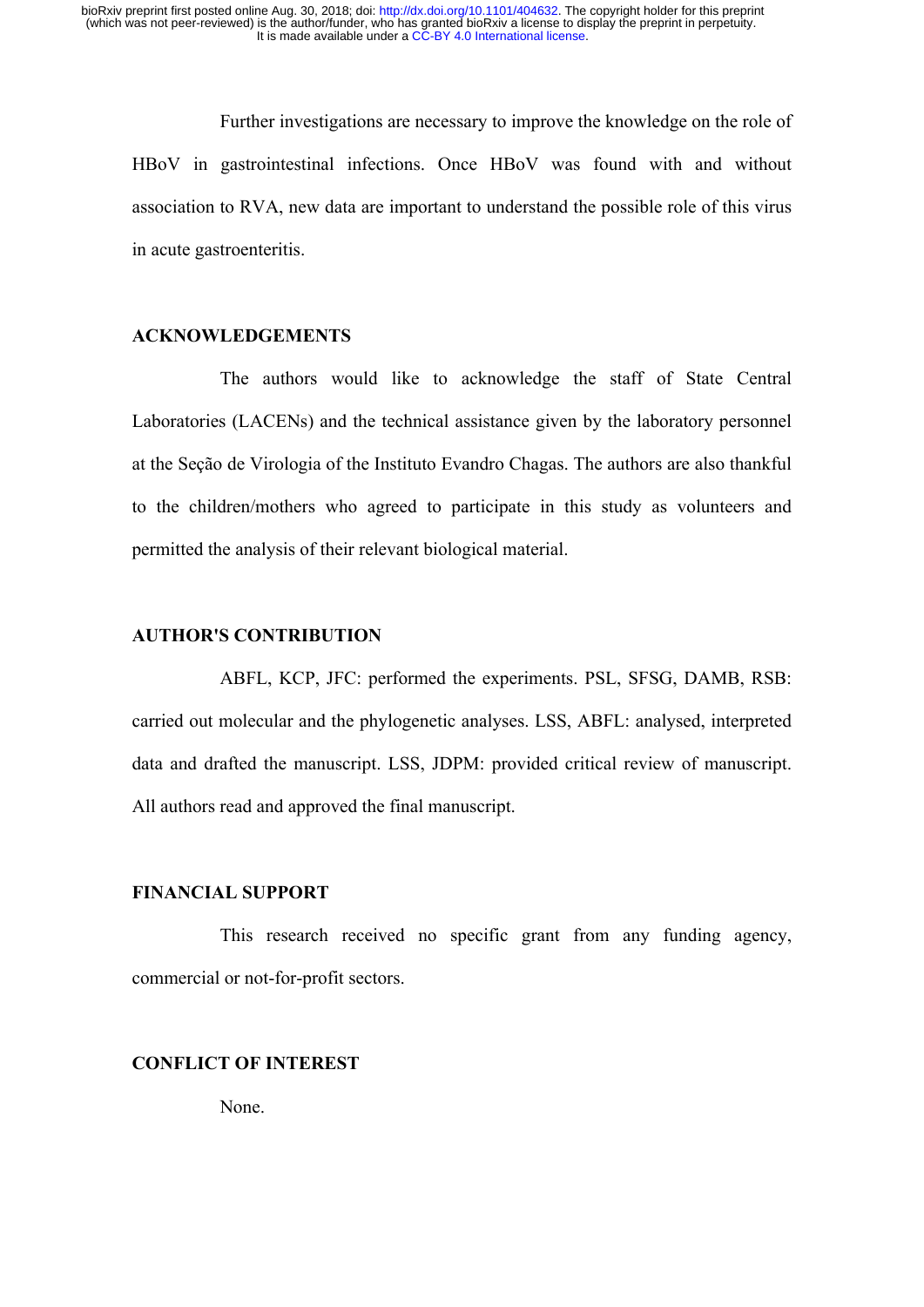# **REFERENCES**

- 1. GBD Diarrhoeal Diseases Collaborators. Estimates of global, regional, and national morbidity, mortality, and aetiologies of diarrhoeal diseases: a systematic analysis for the Global Burden of Disease Study 2015. Lancet Infect Dis. 2017;17(9):909–48.
- 2. Nicholson MR, Van Horn GT, Tang Y-W, Vinjé J, Payne DC, Edwards KM, et al. Using Multiplex Molecular Testing to Determine the Etiology of Acute Gastroenteritis in Children. J Pediatr. 2016;176:50-56.e2.
- 3. Allander T, Tammi MT, Eriksson M, Bjerkner A, Tiveljung-Lindell A, Andersson B. Cloning of a human parvovirus by molecular screening of respiratory tract samples. Proc Natl Acad Sci U S A. 2005;102(36):12891–6.
- 4. Albuquerque MCM, Rocha LN, Benati FJ, Soares CC, Maranhão AG, Ramírez ML, et al. Human bocavirus infection in children with gastroenteritis, Brazil. Emerg Infect Dis. 2007;13(11):1756–8.
- 5. Guido M, Tumolo MR, Verri T, Romano A, Serio F, De Giorgi M, et al. Human bocavirus: Current knowledge and future challenges. World J Gastroenterol. 2016;22(39):8684–97.
- 6. International Committee on Taxonomy of Viruses (ICTV) [Internet]. [cited Feb 2018]. https://talk.ictvonline.org/taxonomy/
- 7. Gurda BL, Parent KN, Bladek H, Sinkovits RS, DiMattia MA, Rence C, et al. Human bocavirus capsid structure: insights into the structural repertoire of the parvoviridae. J Virol. 2010;84(12):5880–9.
- 8. Cashman O, O'Shea H. Detection of human bocaviruses 1, 2 and 3 in Irish children presenting with gastroenteritis. Arch Virol. 2012;157(9):1767–73.
- 9. Jartti T, Hedman K, Jartti L, Ruuskanen O, Allander T, Söderlund-Venermo M. Human bocavirus-the first 5 years. Rev Med Virol. 2012;22(1):46–64.
- 10. Ong DSY, Schuurman R, Heikens E. Human bocavirus in stool: A true pathogen or an innocent bystander? J Clin Virol Off Publ Pan Am Soc Clin Virol. 2016;74:45–9.
- 11. Schildgen O. Human bocavirus: lessons learned to date. Pathog Basel Switz. 2013;2(1):1–12.
- 12. Campos GS, Silva Sampaio ML, Menezes ADL, Tigre DM, Moura Costa LF, Chinalia FA, et al. Human bocavirus in acute gastroenteritis in children in Brazil. J Med Virol. 2016;88(1):166–70.
- 13. La Rosa G, Della Libera S, Iaconelli M, Donia D, Cenko F, Xhelilaj G, et al. Human bocavirus in children with acute gastroenteritis in Albania. J Med Virol. 2016;88(5):906–10.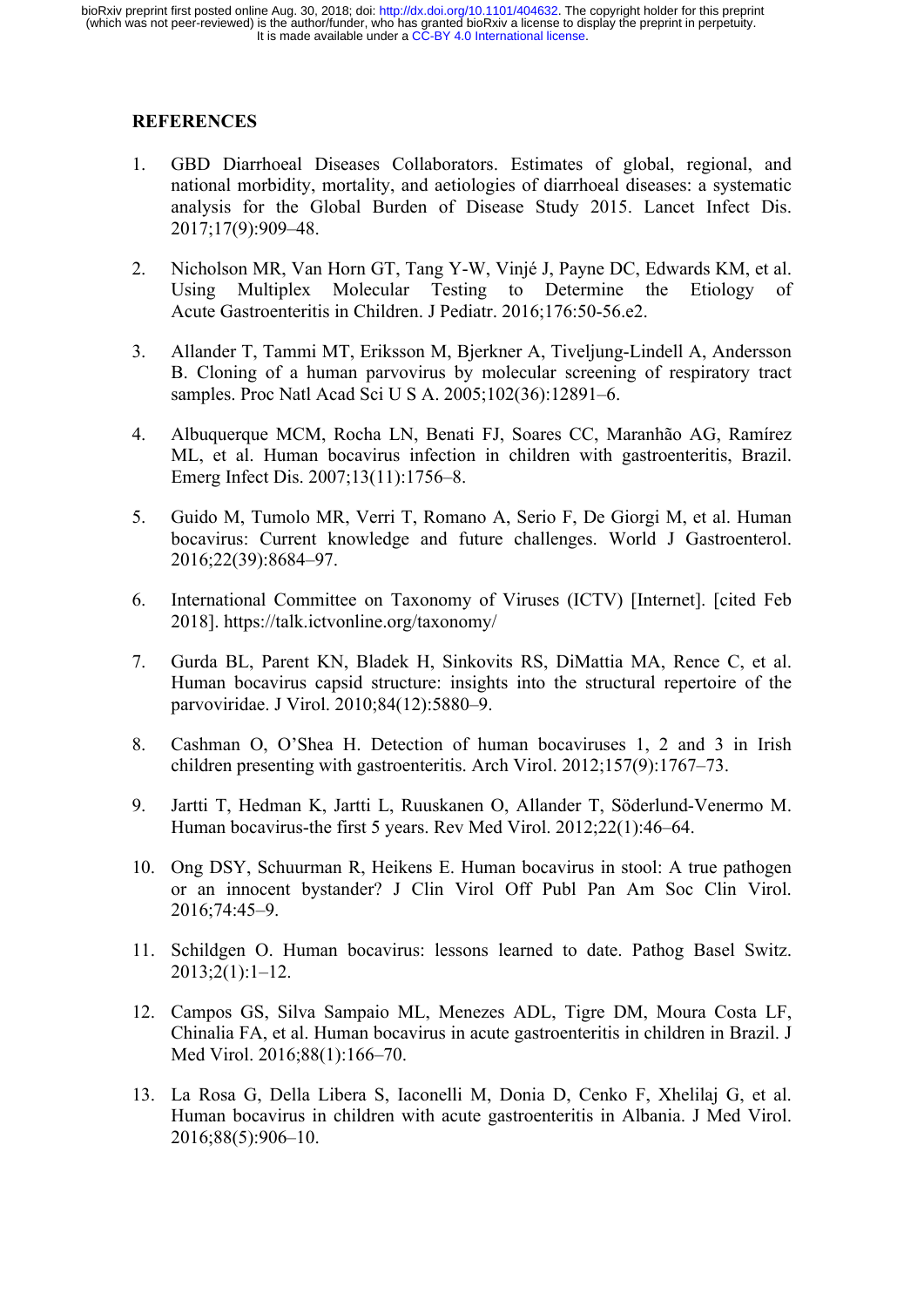- 14. Lasure N, Gopalkrishna V. Molecular epidemiology and clinical severity of Human Bocavirus (HBoV) 1-4 in children with acute gastroenteritis from Pune, Western India. J Med Virol. 2017;89(1):17–23.
- 15. Tozer SJ, Lambert SB, Whiley DM, Bialasiewicz S, Lyon MJ, Nissen MD, et al. Detection of human bocavirus in respiratory, fecal, and blood samples by real-time PCR. J Med Virol. 2009;81(3):488–93.
- 16. Bubshait DK, Albuali WH, Yousef AA, Obeid OE, Alkharsah KR, Hassan MI, et al. Clinical description of human bocavirus viremia in children with LRTI, Eastern Province, Saudi Arabia. Ann Thorac Med. 2015;10(2):146–9.
- 17. Hamza IA, Jurzik L, Wilhelm M, Uberla K. Detection and quantification of human bocavirus in river water. J Gen Virol. 2009;90(Pt 11):2634–7.
- 18. Myrmel M, Lange H, Rimstad E. A 1-Year Quantitative Survey of Noro-, Adeno-, Human Boca-, and Hepatitis E Viruses in Raw and Secondarily Treated Sewage from Two Plants in Norway. Food Environ Virol. 2015;7(3):213–23.
- 19. Iaconelli M, Divizia M, Della Libera S, Di Bonito P, La Rosa G. Frequent Detection and Genetic Diversity of Human Bocavirus in Urban Sewage Samples. Food Environ Virol. 2016;8(4):289–95.
- 20. Moesker FM, Kampen JJA van, Eijk AA van der, Rossum AMC van, Hoog M de, Schutten M, et al. Human bocavirus infection as a cause of severe acute respiratory tract infection in children. Clin Microbiol Infect. 2015;21(10):964.e1-964.e8.
- 21. Broccolo F, Falcone V, Esposito S, Toniolo A. Human bocaviruses: Possible etiologic role in respiratory infection. J Clin Virol Off Publ Pan Am Soc Clin Virol. 2015;72:75–81.
- 22. De R, Liu L, Qian Y, Zhu R, Deng J, Wang F, et al. Risk of acute gastroenteritis associated with human bocavirus infection in children: A systematic review and meta-analysis. PloS One. 2017;12(9):e0184833.
- 23. Zhou T, Chen Y, Chen J, Hu P, Zheng T, Xu X, et al. Prevalence and clinical profile of human bocavirus in children with acute gastroenteritis in Chengdu, West China, 2012-2013. J Med Virol. 2017;89(10):1743–8.
- 24. Alam MM, Khurshid A, Shaukat S, Sharif S, Suleman RM, Angez M, et al. Human bocavirus in Pakistani children with gastroenteritis. J Med Virol. 2015;87(4):656–63.
- 25. Boom R, Sol CJ, Salimans MM, Jansen CL, Wertheim-van Dillen PM, van der Noordaa J. Rapid and simple method for purification of nucleic acids. J Clin Microbiol. 1990;28(3):495–503.
- 26. Kapoor A, Simmonds P, Slikas E, Li L, Bodhidatta L, Sethabutr O, et al. Human bocaviruses are highly diverse, dispersed, recombination prone, and prevalent in enteric infections. J Infect Dis. 2010;201(11):1633–43.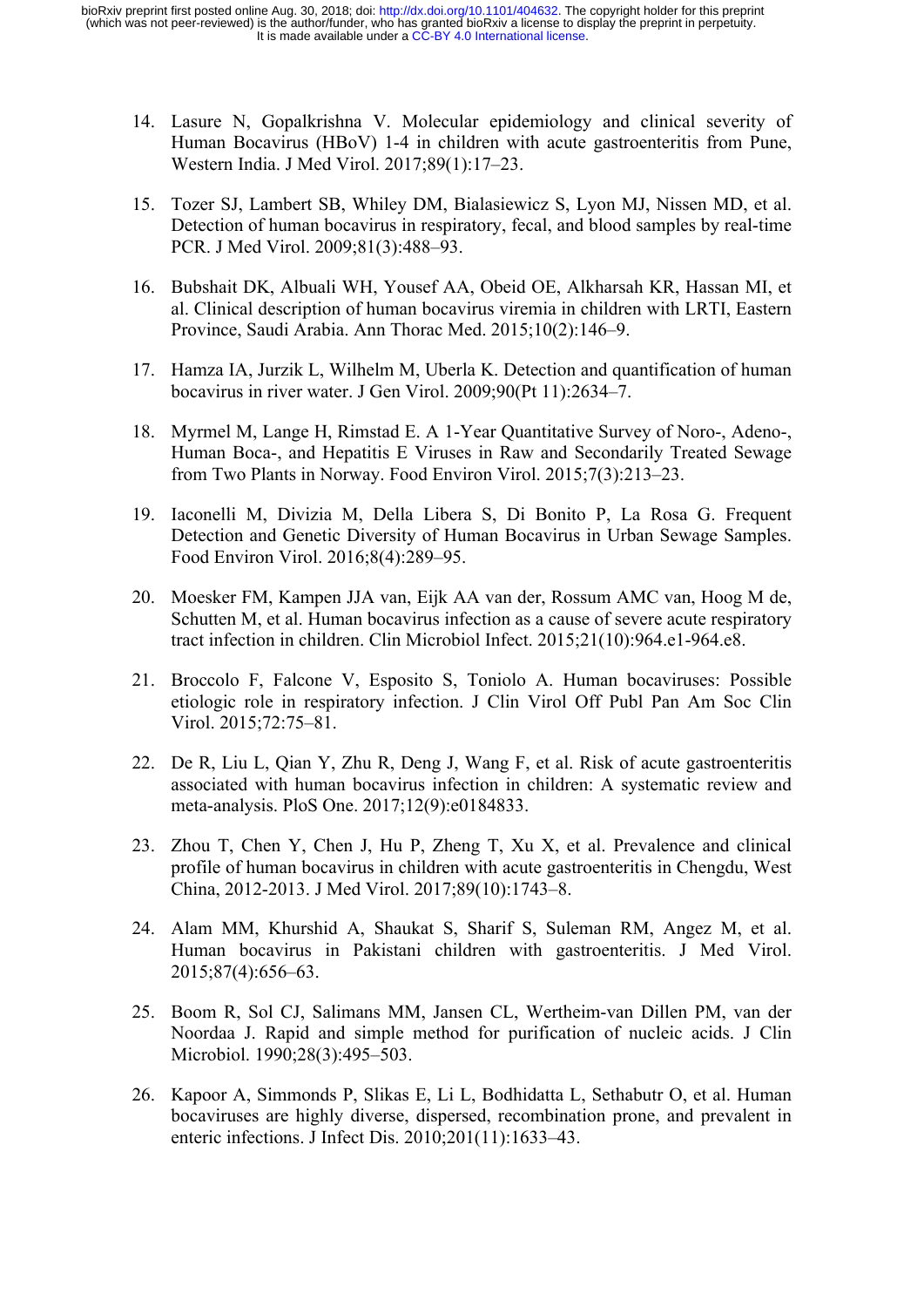- 27. Kimura M. A simple method for estimating evolutionary rates of base substitutions through comparative studies of nucleotide sequences. J Mol Evol. 1980;16(2):111– 20.
- 28. Ayres, M., Ayres Jr, M., Ayres, D., Santos, A. BIOESTAT –Aplicações estatísticas nas áreas das ciências bio-médicas. 5° ed. Belém, PA: Ong Mamiraua; 2007.
- 29. Santos N, Peret TCT, Humphrey CD, Albuquerque MCM, Silva RC, Benati FJ, et al. Human bocavirus species 2 and 3 in Brazil. J Clin Virol Off Publ Pan Am Soc Clin Virol. 2010; 48(2):127–30.
- 30. Sousa TT de, Souza M, Fiaccadori FS, Borges AMT, Costa PS da, Cardoso D das D de P. Human bocavirus 1 and 3 infection in children with acute gastroenteritis in Brazil. Mem Inst Oswaldo Cruz. 2012;107(6):800–4.
- 31. Portes SAR, Carvalho-Costa FA, Rocha MS, Fumian TM, Maranhão AG, de Assis RM, et al. Enteric viruses in HIV-1 seropositive and HIV-1 seronegative children with diarrheal diseases in Brazil. PloS One. 2017;12(8):e0183196.
- 32. Han T-H, Kim C-H, Park S-H, Kim E-J, Chung J-Y, Hwang E-S. Detection of human bocavirus-2 in children with acute gastroenteritis in South Korea. Arch Virol. 2009;154(12):1923–7.
- 33. Arthur JL, Higgins GD, Davidson GP, Givney RC, Ratcliff RM. A novel bocavirus associated with acute gastroenteritis in Australian children. PLoS Pathog. 2009;5(4):e1000391.
- 34. Khamrin P, Thongprachum A, Shimizu H, Okitsu S, Mizuguchi M, Hayakawa S, et al. Detection of human bocavirus 1 and 2 from children with acute gastroenteritis in Japan. J Med Virol. 2012;84(6):901–5.
- 35. Levican J, Navas E, Orizola J, Avendaño LF, Gaggero A. Human bocavirus in children with acute gastroenteritis, Chile, 1985-2010. Emerg Infect Dis. 2013;19(11):1877–80.
- 36. Schildgen O, Müller A, Simon A. Human bocavirus and gastroenteritis. Emerg Infect Dis. 2007;13(10):1620–1.
- 37. Tymentsev A, Tikunov A, Zhirakovskaia E, Kurilschikov A, Babkin I, Klemesheva V, et al. Human bocavirus in hospitalized children with acute gastroenteritis in Russia from 2010 to 2012. Infect Genet Evol J Mol Epidemiol Evol Genet Infect Dis. 2016;37:143–9.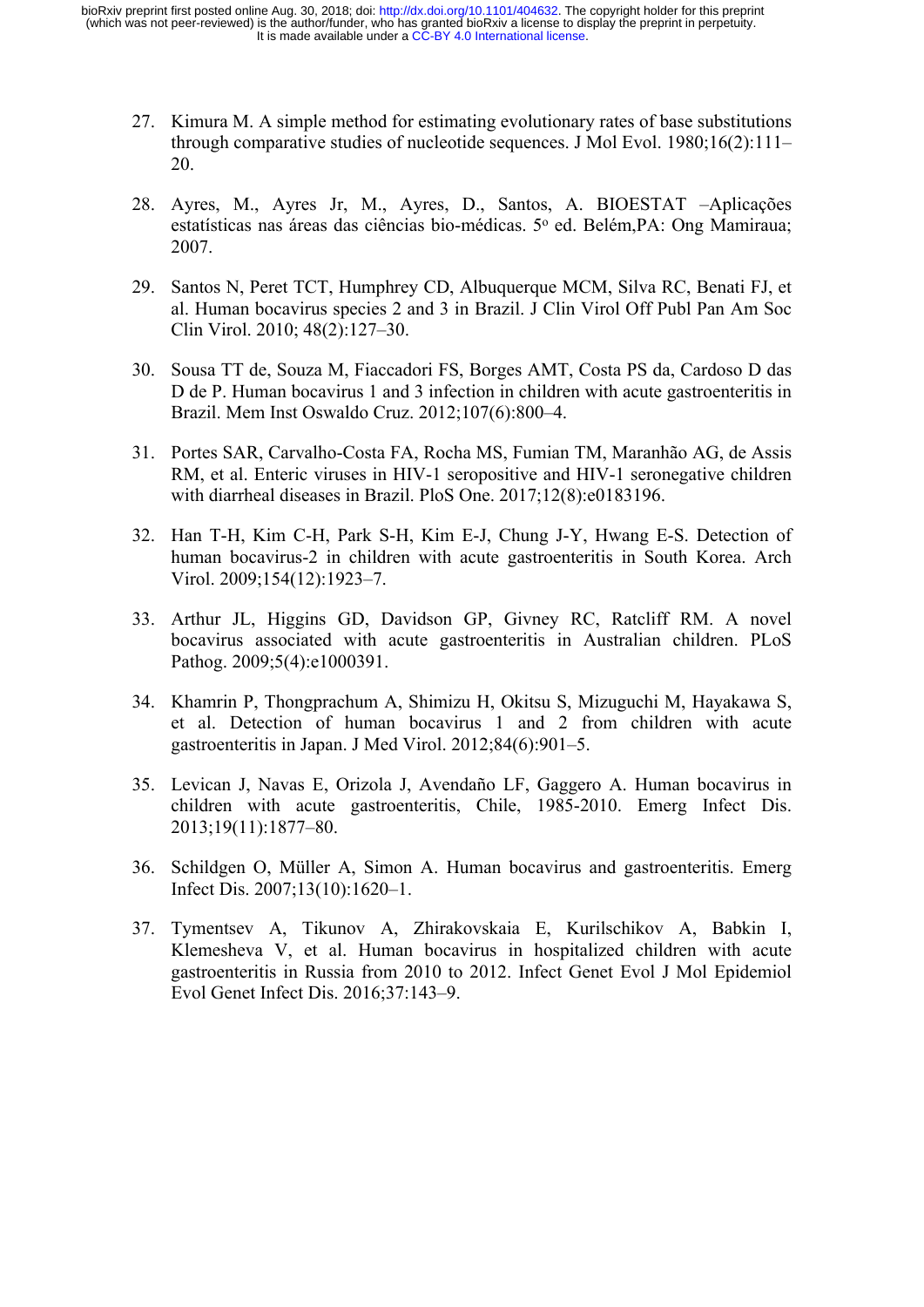# Table I. Baseline Characteristics of HBoV-Positive Cases in

Brazil, 2011-2012.

|                          | HBoV positive/   |
|--------------------------|------------------|
|                          | tested $(\% )$   |
| Age group (months)       |                  |
| $0 - 6$                  | $11/50$ $(22.0)$ |
| $7 - 24$                 | 36/126 (28.6)    |
| $25 - 60$                | $6/45$ $(14.2)$  |
| >61                      | $1/4$ (25.0)     |
| Clinical characteristics |                  |
| Fever                    | 24/110 (21.8)    |
| Vomiting                 | 28/141 (17.0)    |
| Gender                   |                  |
| Male                     | 32/134 (23.8)    |
| Female                   | $22/91$ $(24.1)$ |
| <b>Brazilian State</b>   |                  |
| Acre                     | 13/47 (27.6)     |
| Amazonas                 | 38/133 (28.5)    |
| Pará                     | $2/40$ (5.0)     |
| Roraima                  | $1/5$ (20.0)     |
|                          |                  |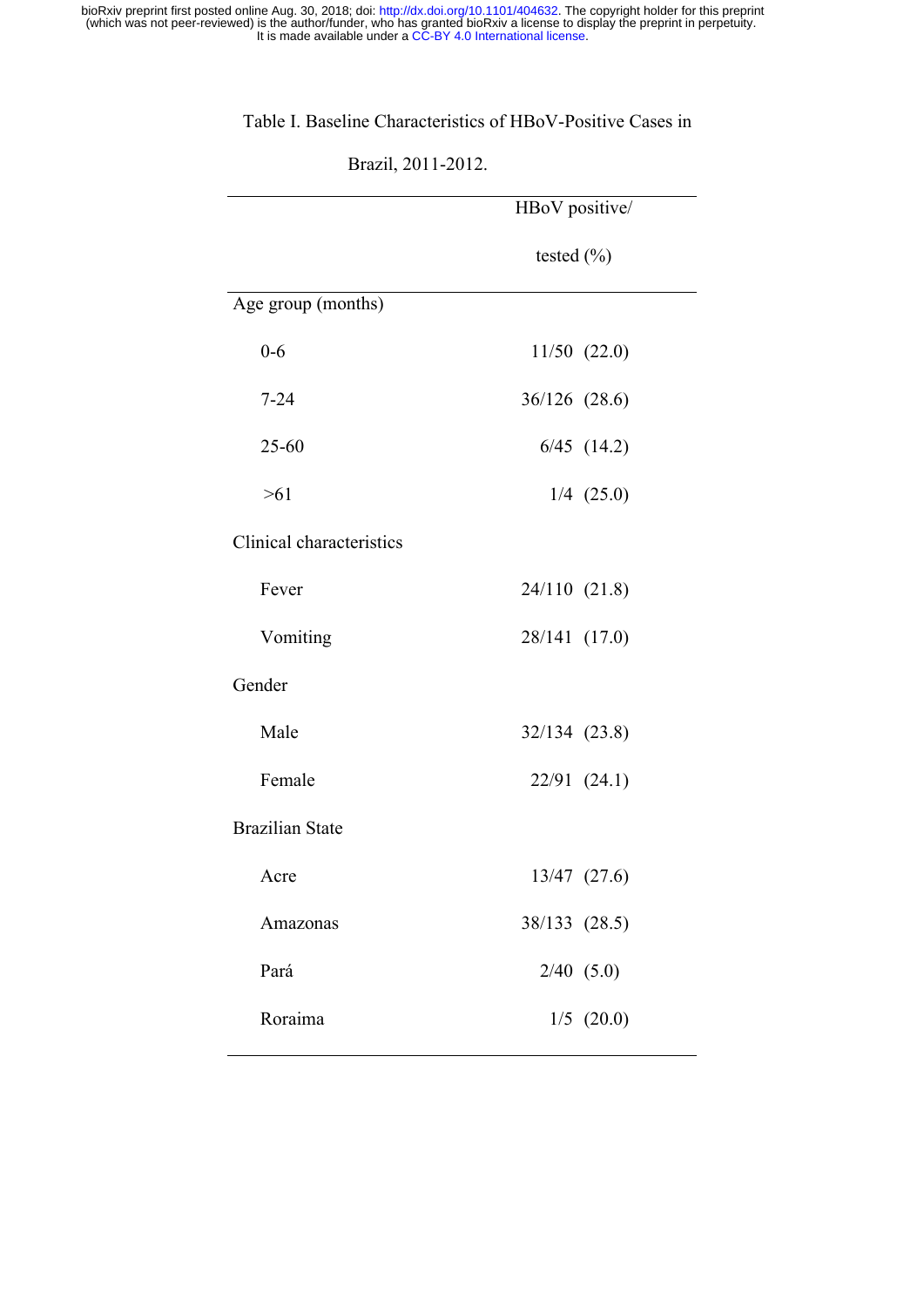Figure 1. Temporal distribution of HBoV in Brazil, 2011-2012.

Figure 2. Phylogenetic analysis of VP1 protein of HBoV Brazilian strains. The level of bootstrap support is indicated at each node (values <70% were omitted) based on neighbor-joining analysis of 2000 replications. HBoV strains analyzed in this study are in bold and with circle  $(\bullet)$ .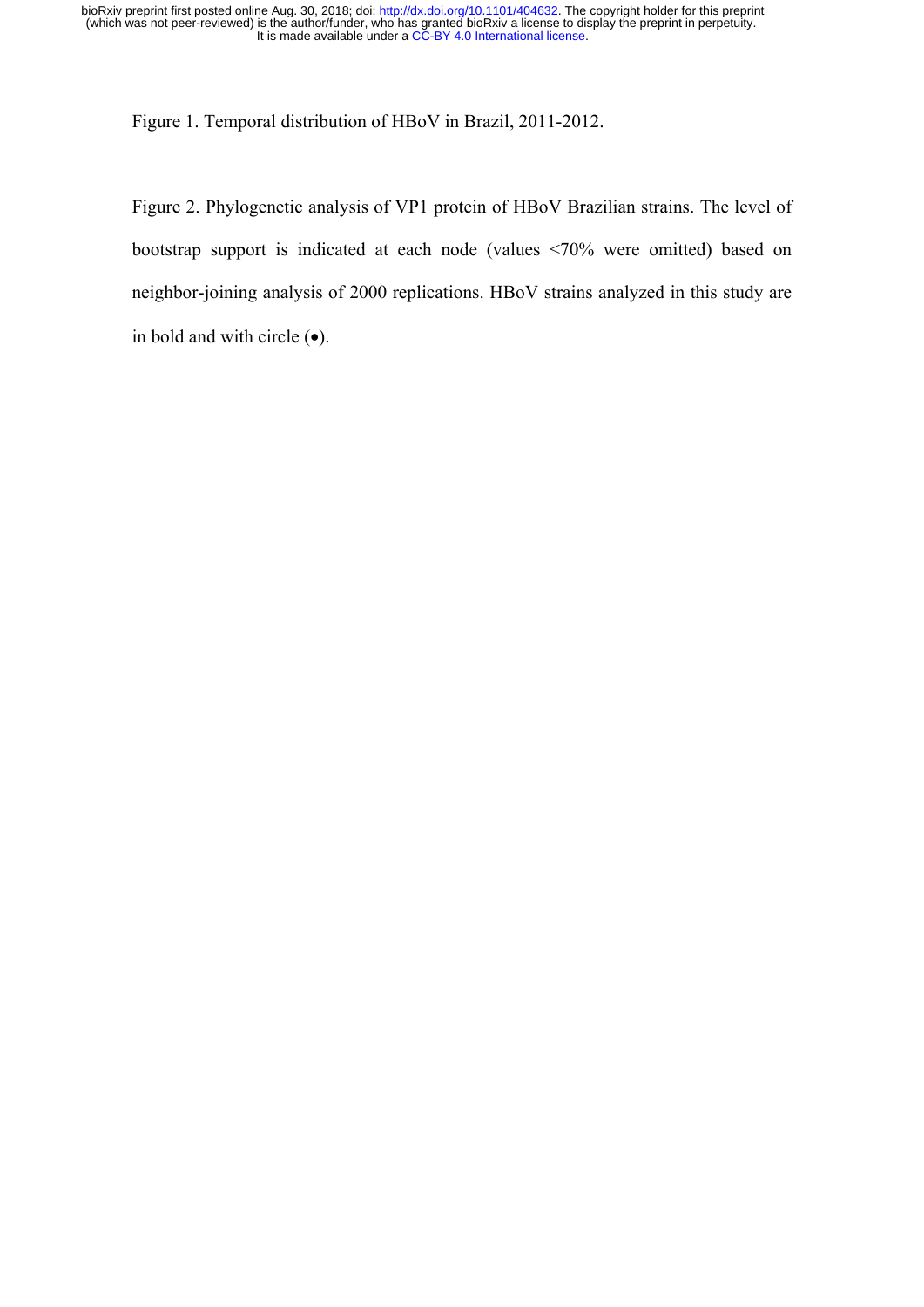